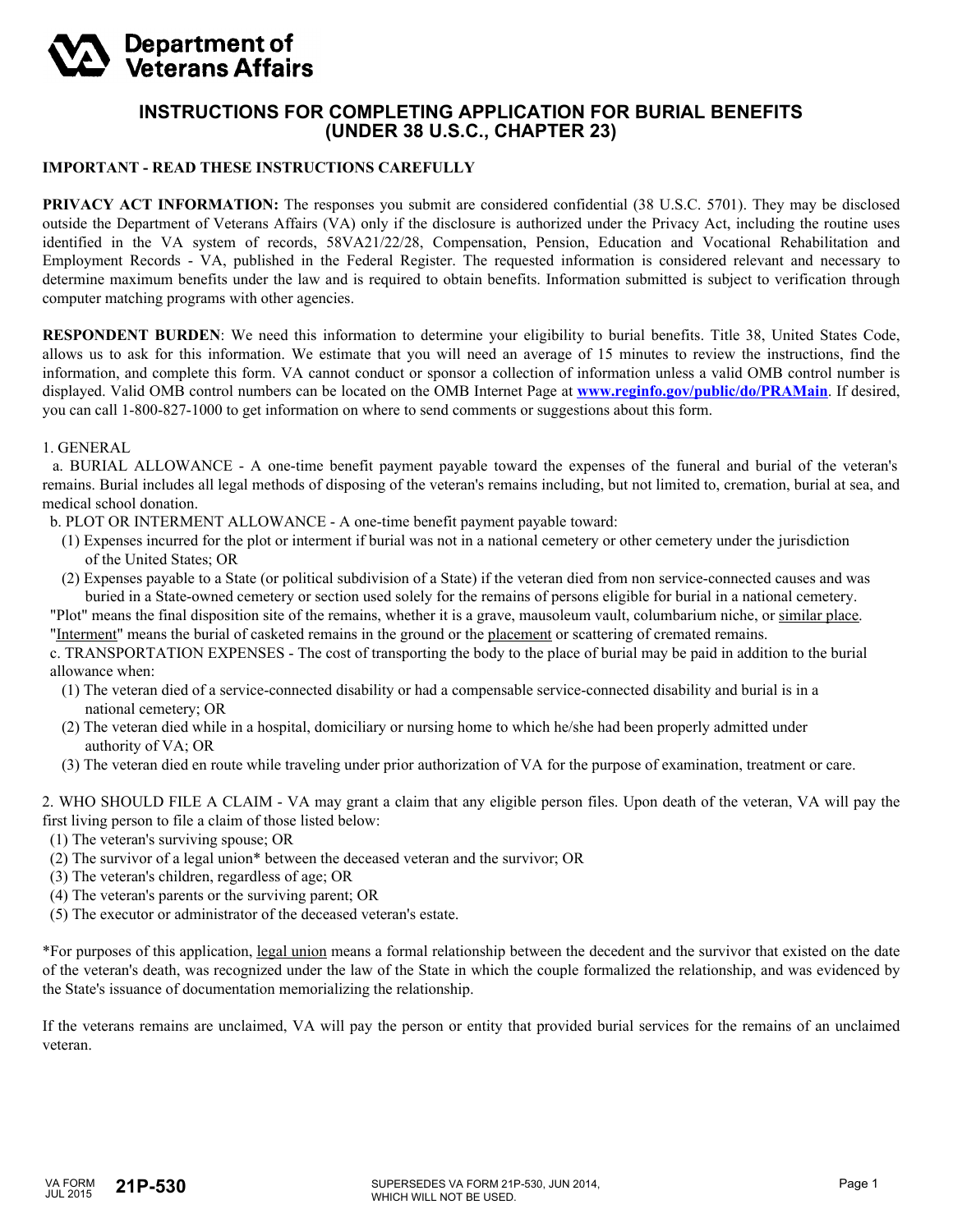3. TIME LIMIT FOR FILING A CLAIM - A claim for non-service-connected burial allowance must be filed with VA within 2 years from the date of the veteran's permanent burial or cremation. If a veteran's discharge was corrected after death to "Under Conditions Other Than Dishonorable," the claim must be filed within 2 years from the date of correction. There is no time limit for the serviceconnected burial benefit, plot or interment benefit, or reimbursement of transportation expenses.

4. COMPLETING CLAIM BY A FIRM OR STATE AGENCY - The claim must be executed in the full name of the firm or State agency, and show the official position or connection of the individual who signs on its behalf.

5. PROOF OF DEATH TO ACCOMPANY CLAIM - Death in a government institution does not need to be proven. In other cases, the claimant must forward a copy of the public record of death. If proof has previously been furnished VA, it need not be submitted again.

6. STATEMENT OF ACCOUNT MUST ACCOMPANY TRANSPORTATION CLAIMS - If transported by common carrier, a receipt must accompany the claim. All receipts for transportation charges should show the name of the veteran, the name of the person who paid, and the amount of the charges. The itemized statement of account should show the charges made for transportation. Failure to itemize charges may result in delay or payment of a lesser amount.

7. SERVICE RECORD - The original or certified copy of the veteran's service separation document (DD214 or equivalent) which contains information as to the length, time, and character of service will permit prompt processing.

8. TOLL-FREE TELEPHONE ASSISTANCE - You can call us toll-free within the U.S. by dialing 1-800-827-1000. If you are located in the local dialing area of a VA regional office, you can also call us by checking your local telephone directory. For the hearing impaired, our TDD number is 711.

9. WHERE DO I MAIL MY COMPLETED APPLICATION? - You should mail your application to the VA regional office located in your state. You can obtain the mailing address for VA regional offices by accessing the VA Internet web site at <www.va.gov/directory>. The address is also located in the government pages of your telephone book under "United States Government, Veterans."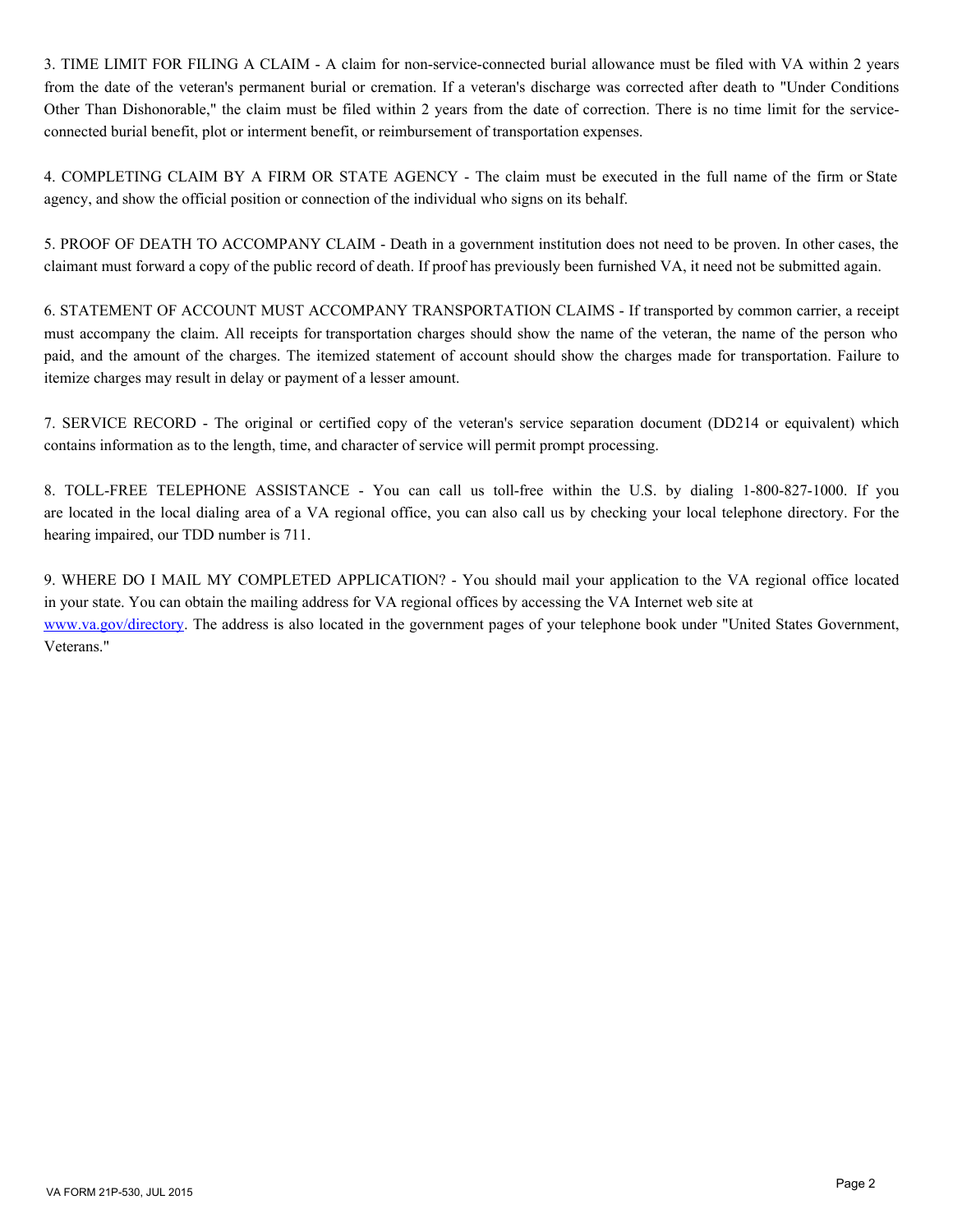|                                                                                                                                                                                                              |                                                                                                                                             |                                                   |                               |                                                                                        |  | OMB Approved No. 2900-0003<br>Respondent Burden: 15 Minutes<br>Expiration Date: 06/30/2017                                     |  |
|--------------------------------------------------------------------------------------------------------------------------------------------------------------------------------------------------------------|---------------------------------------------------------------------------------------------------------------------------------------------|---------------------------------------------------|-------------------------------|----------------------------------------------------------------------------------------|--|--------------------------------------------------------------------------------------------------------------------------------|--|
|                                                                                                                                                                                                              | <b>Department of Veterans Affairs</b>                                                                                                       |                                                   |                               |                                                                                        |  | (DO NOT WRITE IN THIS SPACE)                                                                                                   |  |
|                                                                                                                                                                                                              |                                                                                                                                             |                                                   |                               |                                                                                        |  | (VA DATE STAMP)                                                                                                                |  |
|                                                                                                                                                                                                              | <b>APPLICATION FOR BURIAL BENEFITS</b>                                                                                                      | (Under 38 U.S.C. Chapter 23)                      |                               |                                                                                        |  |                                                                                                                                |  |
|                                                                                                                                                                                                              |                                                                                                                                             |                                                   |                               |                                                                                        |  |                                                                                                                                |  |
| IMPORTANT - Read instructions carefully before completing form. YOUR COMPLIANCE WITH ALL<br>INSTRUCTIONS WILL AVOID DELAY. Type or print all information.<br>1. FIRST, MIDDLE, LAST NAME OF DECEASED VETERAN |                                                                                                                                             |                                                   |                               |                                                                                        |  |                                                                                                                                |  |
|                                                                                                                                                                                                              |                                                                                                                                             |                                                   |                               |                                                                                        |  |                                                                                                                                |  |
|                                                                                                                                                                                                              | 2. SOCIAL SECURITY NUMBER OF VETERAN                                                                                                        |                                                   | 3. VA FILE NUMBER             |                                                                                        |  |                                                                                                                                |  |
|                                                                                                                                                                                                              | 4. FIRST, MIDDLE, LAST NAME OF CLAIMANT                                                                                                     |                                                   |                               |                                                                                        |  |                                                                                                                                |  |
|                                                                                                                                                                                                              |                                                                                                                                             |                                                   |                               |                                                                                        |  |                                                                                                                                |  |
| 5. TELEPHONE NUMBER(S) (Include Area Code)                                                                                                                                                                   |                                                                                                                                             |                                                   | 6. E-MAIL ADDRESS OF CLAIMANT |                                                                                        |  |                                                                                                                                |  |
| A. DAYTIME                                                                                                                                                                                                   | <b>B. EVENING</b>                                                                                                                           |                                                   |                               |                                                                                        |  |                                                                                                                                |  |
|                                                                                                                                                                                                              | 7. MAILING ADDRESS OF CLAIMANT (Number and street or rural route, city or P.O., State and ZIP Code)                                         |                                                   |                               |                                                                                        |  |                                                                                                                                |  |
|                                                                                                                                                                                                              |                                                                                                                                             |                                                   |                               |                                                                                        |  |                                                                                                                                |  |
|                                                                                                                                                                                                              |                                                                                                                                             |                                                   |                               |                                                                                        |  |                                                                                                                                |  |
|                                                                                                                                                                                                              |                                                                                                                                             |                                                   |                               |                                                                                        |  |                                                                                                                                |  |
| SPOUSE                                                                                                                                                                                                       | 8. RELATIONSHIP OF CLAIMANT TO DECEASED VETERAN (Check one)                                                                                 | EXECUTOR/ADMINISTRATOR OF ESTATE                  |                               |                                                                                        |  |                                                                                                                                |  |
| CHILD                                                                                                                                                                                                        |                                                                                                                                             | OTHER (Specify)                                   |                               |                                                                                        |  |                                                                                                                                |  |
| <b>PARENT</b>                                                                                                                                                                                                |                                                                                                                                             |                                                   |                               |                                                                                        |  |                                                                                                                                |  |
|                                                                                                                                                                                                              |                                                                                                                                             |                                                   |                               | <b>PART I - INFORMATION REGARDING VETERAN</b>                                          |  |                                                                                                                                |  |
| 9A. DATE OF BIRTH                                                                                                                                                                                            |                                                                                                                                             | 9B. PLACE OF BIRTH                                |                               |                                                                                        |  |                                                                                                                                |  |
| 10A. DATE OF DEATH                                                                                                                                                                                           |                                                                                                                                             | 10B. PLACE OF DEATH                               |                               |                                                                                        |  | 10C. DATE OF BURIAL                                                                                                            |  |
|                                                                                                                                                                                                              |                                                                                                                                             |                                                   |                               |                                                                                        |  |                                                                                                                                |  |
|                                                                                                                                                                                                              | 10D. WHERE DID THE VETERAN'S DEATH OCCUR? (Check one)                                                                                       |                                                   |                               |                                                                                        |  |                                                                                                                                |  |
| VA MEDICAL CENTER<br>STATE VETERANS HOME                                                                                                                                                                     |                                                                                                                                             | NURSING HOME UNDER VA CONTRACT<br>OTHER (Specify) |                               |                                                                                        |  |                                                                                                                                |  |
|                                                                                                                                                                                                              |                                                                                                                                             |                                                   |                               |                                                                                        |  |                                                                                                                                |  |
|                                                                                                                                                                                                              | SERVICE INFORMATION (The following information should be furnished for the periods of the VETERAN'S ACTIVE SERVICE)<br>11A. ENTERED SERVICE | 11B. SERVICE                                      |                               | 11C. SEPARATED FROM SERVICE                                                            |  | 11D. GRADE, RANK OR RATING,                                                                                                    |  |
| <b>DATE</b>                                                                                                                                                                                                  | <b>PLACE</b>                                                                                                                                | <b>NUMBER</b>                                     | <b>DATE</b>                   | <b>PLACE</b>                                                                           |  | ORGANIZATION AND BRANCH OF SERVICE                                                                                             |  |
|                                                                                                                                                                                                              |                                                                                                                                             |                                                   |                               |                                                                                        |  |                                                                                                                                |  |
|                                                                                                                                                                                                              |                                                                                                                                             |                                                   |                               |                                                                                        |  |                                                                                                                                |  |
|                                                                                                                                                                                                              |                                                                                                                                             |                                                   |                               |                                                                                        |  |                                                                                                                                |  |
|                                                                                                                                                                                                              |                                                                                                                                             |                                                   |                               |                                                                                        |  |                                                                                                                                |  |
|                                                                                                                                                                                                              | 12. IF VETERAN SERVED UNDER NAME OTHER THAN THAT SHOWN IN ITEM 1, GIVE FULL NAME AND SERVICE RENDERED UNDER THAT NAME                       |                                                   |                               |                                                                                        |  |                                                                                                                                |  |
|                                                                                                                                                                                                              |                                                                                                                                             |                                                   |                               |                                                                                        |  |                                                                                                                                |  |
|                                                                                                                                                                                                              |                                                                                                                                             |                                                   |                               |                                                                                        |  |                                                                                                                                |  |
|                                                                                                                                                                                                              |                                                                                                                                             |                                                   |                               | <b>PART II - CLAIM FOR BURIAL ALLOWANCE</b>                                            |  |                                                                                                                                |  |
|                                                                                                                                                                                                              | 13. BENEFITS REQUESTED (Check one)                                                                                                          |                                                   |                               | 14. IF DECEASED VETERAN'S SPOUSE, DID YOU<br>PREVIOUSLY RECEIVE A VA BURIAL ALLOWANCE? |  |                                                                                                                                |  |
|                                                                                                                                                                                                              | NON-SERVICE-CONNECTED DEATH                                                                                                                 | UNCLAIMED REMAINS                                 |                               |                                                                                        |  |                                                                                                                                |  |
|                                                                                                                                                                                                              | SERVICE-CONNECTED DEATH                                                                                                                     |                                                   | <b>YES</b>                    | NO                                                                                     |  |                                                                                                                                |  |
|                                                                                                                                                                                                              | 15A. DID YOU INCUR EXPENSES FOR THE VETERAN'S BURIAL OR INTERMENT?                                                                          |                                                   |                               |                                                                                        |  |                                                                                                                                |  |
| <b>YES</b><br><b>NO</b>                                                                                                                                                                                      |                                                                                                                                             |                                                   |                               |                                                                                        |  |                                                                                                                                |  |
|                                                                                                                                                                                                              | UNDER VA CONTRACT, OR OTHER VA FACILITY?                                                                                                    |                                                   |                               |                                                                                        |  | 15B. ARE YOU SEEKING BURIAL BENEFITS FOR A VETERAN'S NON-SERVICE-CONNECTED DEATH OCCURING AT A VA MEDICAL CENTER, NURSING HOME |  |
| <b>YES</b><br><b>NO</b>                                                                                                                                                                                      |                                                                                                                                             | \$                                                |                               |                                                                                        |  |                                                                                                                                |  |
|                                                                                                                                                                                                              | (If "Yes," provide actual burial cost)                                                                                                      |                                                   |                               |                                                                                        |  |                                                                                                                                |  |
| VA FORM<br>21P-530<br><b>JUL 2015</b>                                                                                                                                                                        |                                                                                                                                             |                                                   | WHICH WILL NOT BE USED        | SUPERSEDES VA FORM 21P-530, JUN 2014,                                                  |  | Page 3                                                                                                                         |  |